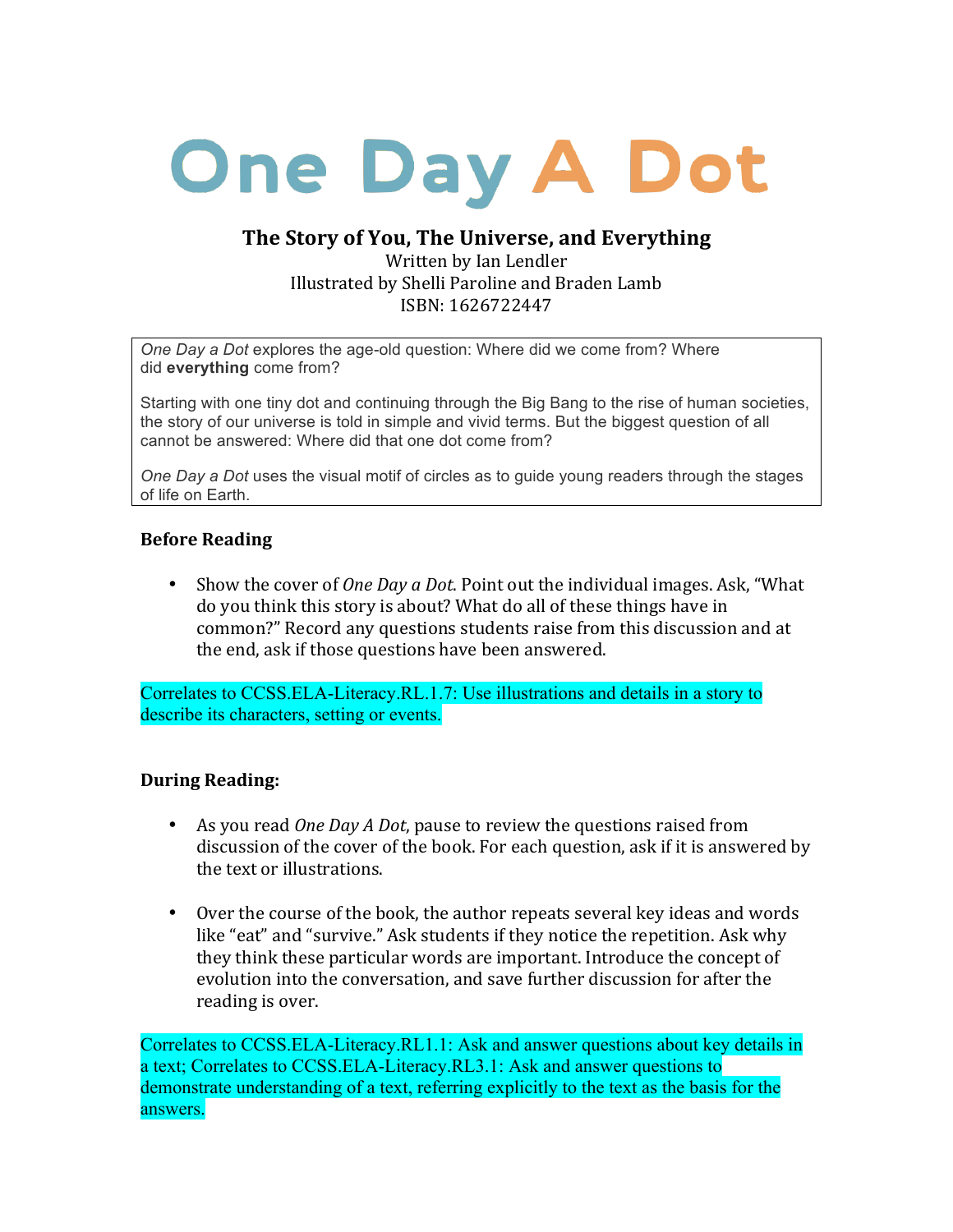### **After reading:**

• Ask students what quality does each creature have them helps them survive over the course of the book. What do humans and these creatures have in common? What is different? How do humans change over the course of the story than they were in the past?

Correlates to CCSS.ELA-Literacy.RL.3.3, RL.4.3: Describe characters in a story and explain how their actions contribute to a sequence of events.

• *One Day A Dot* uses the image of a dot in a variety of ways. Ask children to point out all the different things that a dot is used for in the book.

## **Checking Comprehension - One Day A Dot**

- What does the author mean by the sub-title: "The Story of You, The Universe, and Everything?"
- What is the main theme of *One Day A Dot*? How does that theme relate to the subtitle?

CCSS.ELA-Literary.R1.3.2: Determine the main idea of a text; recount the key details and explain how they support the main idea.

Correlates to CCSS.ELA-Literacy.RI.3.3, RI.4.3: Describe the relationship between a series of historical events, scientific ideas or concepts, or steps in a technical procedure in a text, using language that pertains to time, sequence, and cause/effect.

• Point out the specific pages. Ask if the idea of evolution can explain the progression of each form of life in the book?

Correlates to CCSS.ELA- Literacy.RI.2.7: Explain how specific images (e.g., a diagram showing how a machine works) contribute to and clarify a text.

#### **Extension Strategy**

• *One Day A Dot* travels through the entire history of the Earth and humankind. Ask the children which particular time period they would like to visit. Have them imagine, and draw, what it would be like if they could travel to that time.